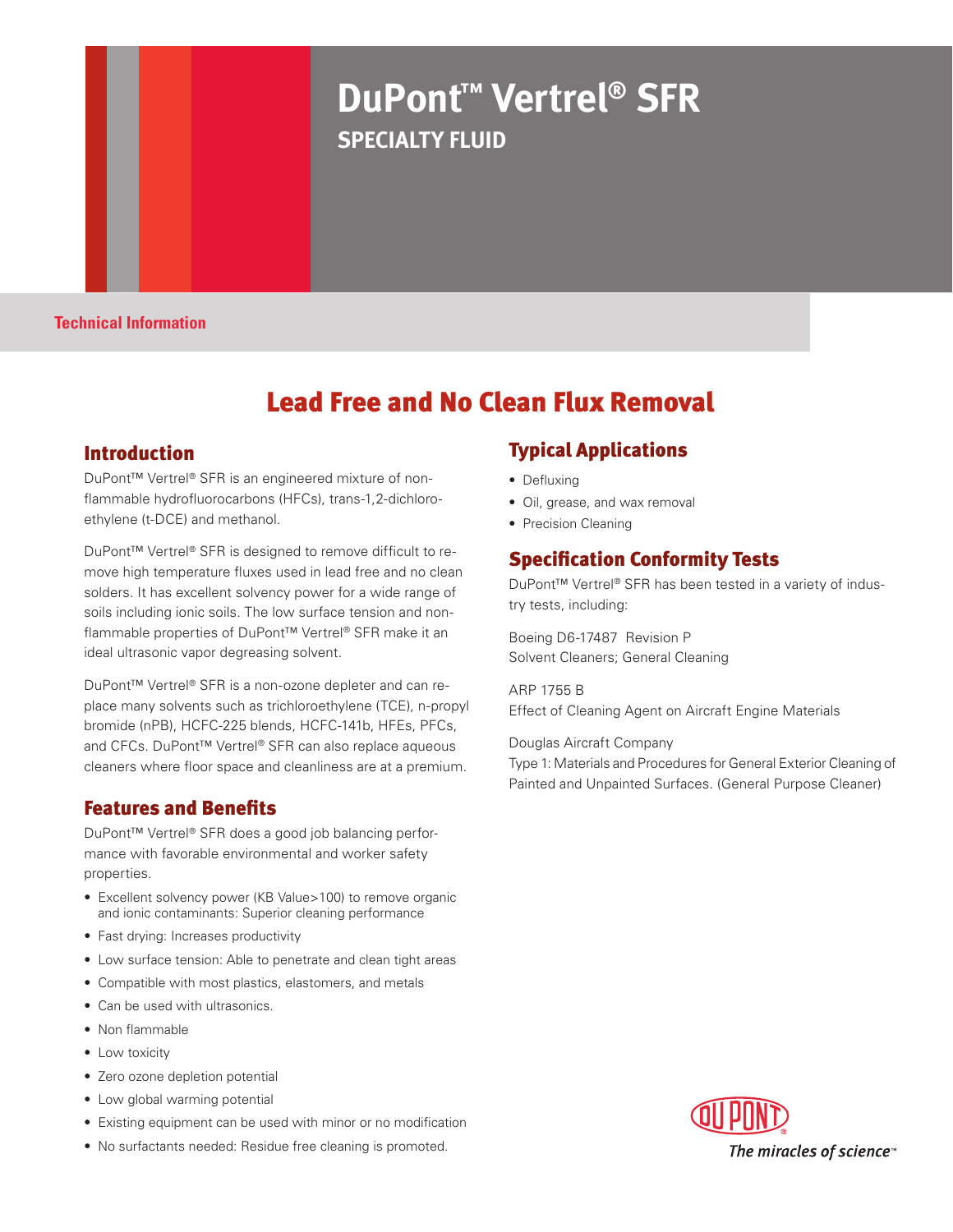## Environmental Properties

DuPont™ Vertrel® SFR has zero ozone depletion potential and low global warming potential. See table below for various environmental properties of Vertrel® SFR. Vertrel® SFR is accepted by the US Environmental Protection Agency under the Significant New Alternatives Policy (SNAP) program as a substitute for ozone-depleting substances (solvent category). It is not SNAP approved for aerosol packages.

| <b>Environmental Property</b>             | DuPont™<br>Vertrel® SFR |
|-------------------------------------------|-------------------------|
| Ozone-Depletion Potential (ODP)           | $\left( \right)$        |
| Global Warming Potential (GWP/100yr ITH)* | 264                     |
| Volatile Organic Compounds (VOC, g/liter) | 1063                    |

\* based on IPCC Second Assessment Report values

Refer to the MSDS for regulatory information.

| Table1<br><b>Physical Properties</b>                    |                                     |                                |                     |                     |                      |                       |  |
|---------------------------------------------------------|-------------------------------------|--------------------------------|---------------------|---------------------|----------------------|-----------------------|--|
| <b>Property</b>                                         | DuPont™<br>Vertrel <sup>®</sup> SFR | <b>HCFC-225</b><br>$ca$ / $cb$ | <b>TCE</b>          | nPB                 |                      | CFC-113 HCFC-141b     |  |
| Boiling Point, °C<br>$\circ$ F                          | 41<br>106                           | 54<br>129                      | 87<br>189           | 71<br>160           | 48<br>118            | 32<br>90              |  |
| Freezing Point, °C<br>$\circ$ F                         | $<-50$<br>$<-58$                    | $-131$<br>$-204$               | $-86$<br>$-123$     | $<-76$<br>$<-105$   | $-35$<br>$-31$       | $-103.5$<br>$-154.3$  |  |
| Liquid Density at 25°C (77°F)<br>kg/liter<br>lb/gal     | 1.28<br>10.7                        | 1.55<br>12.9                   | 1.46<br>12.15       | 1.35<br>11.26       | 1.56<br>13.06        | 1.23<br>10.26         |  |
| Surface Tension at 25°C (77°F)<br>N/m<br>dyn/cm         | 0.0199<br>19.9                      | 0.0162<br>16.2                 | 0.0323<br>32.3      | 0.0259<br>25.9      | 0.1073<br>17.3       | 0.0193<br>19.3        |  |
| Viscosity at 25°C (77°F), cPs                           | 0.58                                | 0.59                           | 0.54                | 0.49                | 0.47                 | 0.43                  |  |
| Vapor Pressure at 25°C (77°F)<br>kPa<br>atm<br>psia     | 57.9<br>0.57<br>8.4                 | 38.5<br>0.38<br>5.6            | 9.9<br>0.099<br>1.4 | 20.3<br>0.20<br>2.9 | 44.5<br>0.44<br>6.46 | 76.9<br>0.75<br>11.15 |  |
| Heat of Vaporization at boiling point<br>kJ/kg<br>cal/g | 285<br>68                           | 146<br>35                      | 237.9<br>56         | 248.0<br>58.8       | 148<br>35            | 225<br>53.2           |  |
| Heat Capacity at 25°C (77°F)<br>kJ/kg.°C<br>BTU/lb.°F   | 1.16<br>0.28                        | 1.2<br>0.29                    | 0.87<br>0.21        |                     | 0.87<br>0.21         | 1.41<br>0.34          |  |
| <b>KB</b> Value                                         | 101                                 | 31                             | 129                 | 125                 | 37                   | 56                    |  |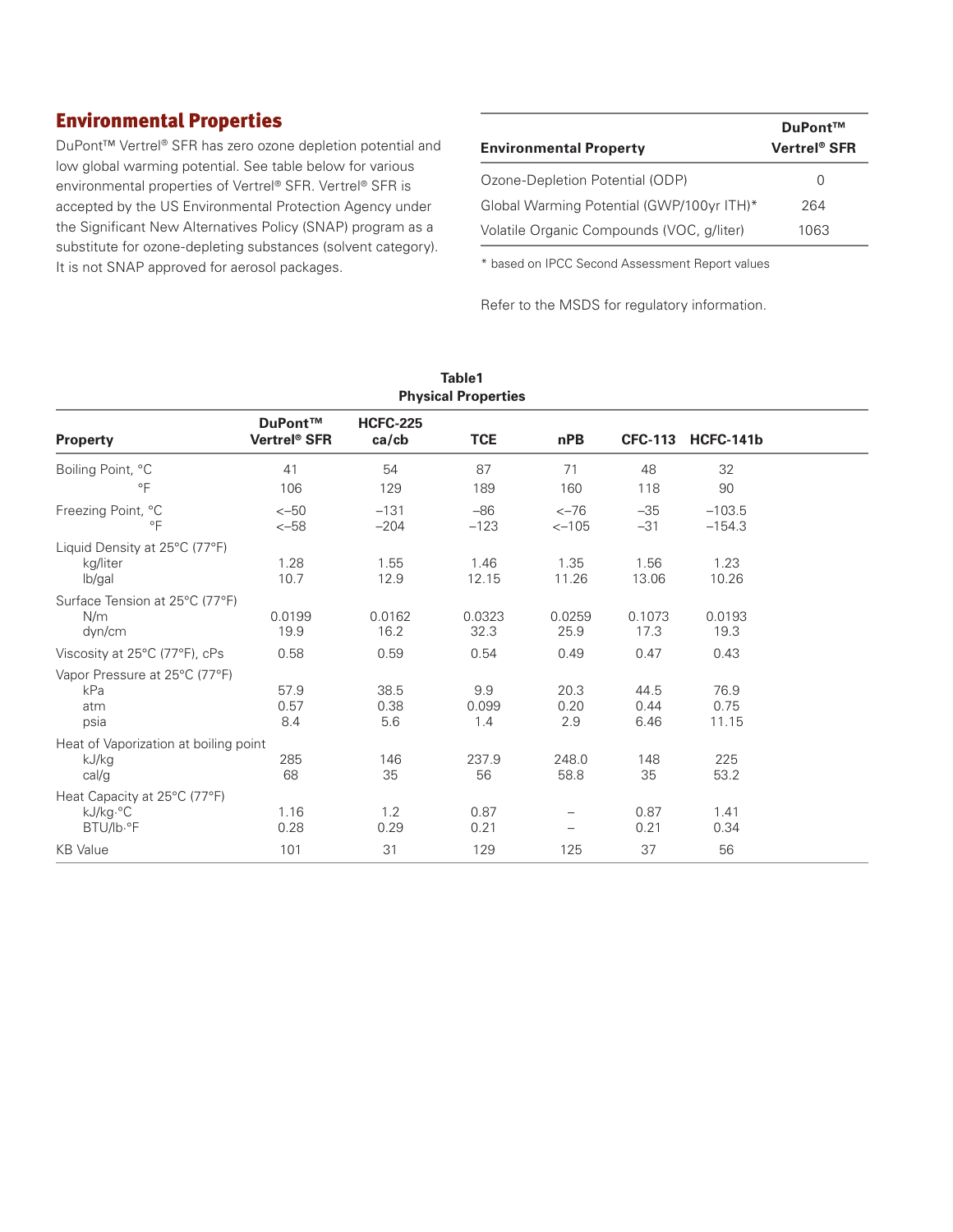#### Safety/Flammability/Storage

Data from acute toxicity studies has demonstrated that Vertrel® SFR has low toxicity. It has a calculated AEL (Acceptable Exposure Limit) of 187 ppm based on its individual components. AEL is an airborne inhalation exposure limit established by Dupont that specifies time-weighted average concentrations to which nearly all workers may be repeatedly exposed without adverse effects. The calculated AEL is in accordance with ACGIH formulas for TLVs for mixtures. Vertrel® SFR is a slight skin and eye irritant and has low acute inhalation toxicity.

Please refer to the MSDS for information on detailed exposure limits and toxicity-related data.

DuPont™ Vertrel® SFR exhibits no closed cup or open cup flash point and is not classified as a flammable liquid by NFPA or DOT. The product is volatile, and if allowed to evaporate and mix with air, the vapor may become flammable. Flash point data and vapor flammability limits in air are shown in the table below.

| Table 2<br><b>Flammable Properties</b>                                          |                              |                                     |  |  |  |
|---------------------------------------------------------------------------------|------------------------------|-------------------------------------|--|--|--|
|                                                                                 | <b>Test</b><br><b>Method</b> | DuPont™<br>Vertrel <sup>®</sup> SFR |  |  |  |
| Closed Cup Flash Point                                                          | ASTM D93                     | None                                |  |  |  |
| Open Cup Flash Point                                                            | <b>ASTM D1310</b>            | None                                |  |  |  |
| Vapor Flammability in Air<br>Lower Explosivity Limit<br>Upper Explosivity Limit | ASTM E681                    | 7 vol% in air<br>$15$ vol% in air   |  |  |  |

DuPont™ Vertrel® SFR is thermally stable and does not oxidize or degrade during storage. Store in a clean, dry area. Protect from freezing temperatures. If solvent is stored below –10 °C (14 °F), mix prior to use. Do not allow stored product to exceed 52 °C (125 °F) to prevent leakage or potential rupture of container from pressure and expansion.

#### Disposal and Recovery of Spent Solvent

Please read MSDS and discuss disposal options with a knowledgeable DuPont or distributor representative prior to disposal or recovery. The presence of high concentrations of certain soils (such as petroleum-based lubricating oils) may affect the flammability characteristics of the material during disposal and/or recovery operations. Users should test for flammability in their particular application and test the spent Vertrel® SFR to ensure proper classification for waste disposal.

#### Material Compatibility

Most metals, plastics and elastomers commonly used for components mounted on printed wiring board assemblies can be safely cleaned with DuPont™ Vertrel® SFR. Plastics that may show signs of softening, swelling or other changes include acrylics, ABS and polycarbonate. Elastomers, if affected, will generally revert to within a few percent of original size after air-drying. Prior-to-use, testing of plastics and elastomers should be performed under conditions expected during normal operation (e.g., time in contact with Vertrel® SFR, temperature, etc.). For more information on material compatability, contact DuPont or a Vertrel® distributor.

Contact with highly basic materials, pH 10 and above, is not recommended.

Large amounts of water may extract the alcohol component of Vertrel® SFR, and reduce cleaning performance. Therefore, to reduce alcohol loss, use desiccant dryers rather than water separators in the condensate return line.

## Product Description, Packaging, and Availability

#### **DuPont™ Vertrel® SFR Composition (Typical)**

| Hydrofluorocarbon mixture  | $28 - 32$ wt%                               |
|----------------------------|---------------------------------------------|
| 1,2-trans-Dichloroethylene | $66 - 70$ wt%                               |
| Methanol                   | $<$ 3 wt %                                  |
| Water                      | $< 200$ ppm                                 |
| Non-volatile residue       | $<$ 10 ppm (drums) or<br>$< 50$ ppm (pails) |
| earance                    | Clear, colorless                            |

DuPont™ Vertrel® SFR is available commercially in 55-gal (208-l) drums with a net weight of 500 lb (227 kg) and in 5-gal (19-l) pails with a net weight of 45 lb (20 kg).